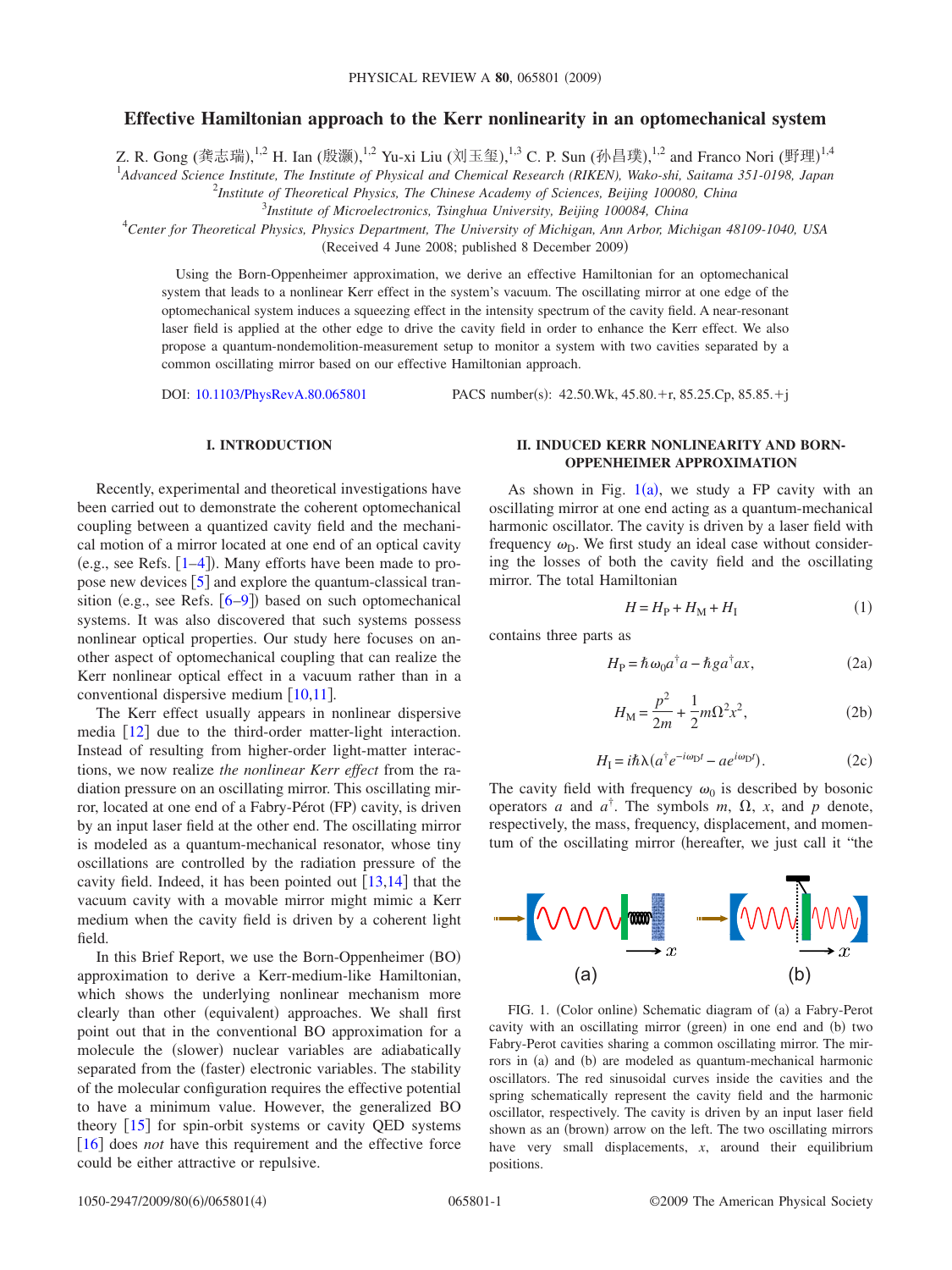mirror"). The coupling strength  $\lambda$  between the cavity field and the driving laser field is related to the input laser power *P* and the decay rate  $\kappa$  of the cavity field via the relation  $|\lambda| = \sqrt{2P\kappa/\hbar\omega_D}$ . The interaction constant  $g = \omega_0/L$  between the cavity field and the mirror stems from a very small change *x* of the FP cavity length *L*.

Usually, the characteristic frequency of the cavity field is about  $10^{14}$  Hz, which is much higher than the nanomechanical resonator frequency  $10^9$  Hz achieved by current experiments. Nonlinear effects appear when a classical driving field is applied to the cavity. Let us consider the case when the driving field frequency  $\omega_{\text{D}}$  is close to the cavity field frequency  $\omega_0$ . We also use the "rotating frame of reference" defined by a unitary transformation  $W(t) = \exp(-i\omega_D a^{\dagger}at)$ , which is very similar to the NMR experiments used to demonstrate the Berry phase  $[17]$  $[17]$  $[17]$ . In the rotating frame of reference, the effective form  $H^R = W^{\dagger}(t)HW(t) - iW^{\dagger}(t)[\partial W(t)/\partial t]$ of the Hamiltonian  $H$  in Eq.  $(1)$  $(1)$  $(1)$  reads

$$
H^R = H_C + H_{MR}^R,\tag{3}
$$

<span id="page-1-5"></span>with the effective Hamiltonians

$$
H_C = \hbar \Delta a^{\dagger} a + i\hbar \lambda (a^{\dagger} - a)
$$
 (4)

<span id="page-1-0"></span>and

$$
H_{\text{MR}}^{\text{R}} = \frac{p^2}{2m} + \frac{1}{2}m\Omega^2 x^2 - \hbar g a^{\dagger} a x. \tag{5}
$$

Here, the detuning  $\Delta = \omega_0 - \omega_D$  is the effective frequency of the cavity field in the new frame. Clearly,  $\Delta$  can be controlled by tuning the frequency  $\omega_D$  of the driving field. Therefore, the effective frequency  $\Delta$  of the cavity field can be tuned to be much smaller than that of the mechanical resonator. Under such condition, the mechanical resonator can be treated as the fast variable and the BO approximation can be employed  $\lceil 18 \rceil$  $\lceil 18 \rceil$  $\lceil 18 \rceil$ .

We first study Hamiltonian  $(5)$  $(5)$  $(5)$  of the fast variables *x* and  $p$  of the mirror (in the rotating frame) by taking the "slow variables" *a* and  $a^{\dagger}$  of the cavity field as constants (in the rotating frame). Then Hamiltonian  $(5)$  $(5)$  $(5)$  can be rewritten as

$$
H_{\text{MR}}^{\text{R}} = \hbar \Omega \bigg( A^{\dagger} A + \frac{1}{2} \bigg) - \frac{\hbar^2 g^2}{2m \Omega^2} (a^{\dagger} a)^2, \tag{6}
$$

<span id="page-1-1"></span>where the creation operator  $A^{\dagger}$  of the cavity field is defined by

$$
A^{\dagger} = \sqrt{\frac{m\Omega}{2\hbar}} \left( x - \frac{ip}{m\Omega} \right) + \alpha, \tag{7}
$$

with  $\alpha = -\sqrt{\hbar g^2 N^2 / 2m\Omega^3}$ . Here,  $N = a^{\dagger} a$  is considered as a *c* number in the first step of the Born-Oppenheimer approximation. Equation  $(6)$  $(6)$  $(6)$  shows that the mirror variables are shifted by the amount  $\alpha$  due to its interaction with the cavity field. It is clear that the ground state of the effective Hamiltonian in Eq.  $(6)$  $(6)$  $(6)$  can be obtained via the ground state of the Hamiltonian  $H_M$  in Eq. ([2b](#page-0-2)) for a harmonic oscillator with displacement operator

$$
D(\alpha) = \exp(i\alpha A^{\dagger} - i\alpha^* A). \tag{8}
$$

<span id="page-1-2"></span>The eigenvectors and the eigenvalues of the mirror, corresponding to Hamiltonian  $(6)$  $(6)$  $(6)$ , are, respectively,

$$
|n\rangle = \frac{1}{\sqrt{n!}} (A^{\dagger})^n D(\alpha)|0\rangle \equiv |n(a^{\dagger} a)\rangle \tag{9}
$$

<span id="page-1-3"></span>and

$$
V_n(a^{\dagger}a) = \hbar\Omega\left(n + \frac{1}{2}\right) - \frac{\hbar^2 g^2}{2m\Omega^2}(a^{\dagger}a)^2.
$$
 (10)

Equations ([9](#page-1-2)) and ([10](#page-1-3)) show that  $|n\rangle$  and  $V_n(a^{\dagger}a)$  are func-tions of the slow variables of the cavity field. Equation ([9](#page-1-2)) also shows that the ground state of the fast variables  $(x \text{ and } y \text{)}$ *p*) of the mirror is a coherent state  $D(\alpha)|0\rangle$  resulting from radiation pressure.

According to the lowest-order generalized BO approximation, the total eigenfunction  $|\Phi\rangle$  of the coupled system of the cavity field and the mirror can be factorized as  $|\Phi\rangle$  $= |\phi_n(\alpha)\rangle |n(a^{\dagger}a)\rangle$ , where  $|\phi_n(\alpha)\rangle$  satisfies the Schrödinger equation with the effective Hamiltonian

<span id="page-1-4"></span>
$$
H_{\text{ph}}^{\text{R}} = \hbar \Delta a^{\dagger} a + i\hbar \lambda (a^{\dagger} - a) + V_n(N)
$$
  
=  $\hbar \Delta a^{\dagger} a - \hbar \chi (a^{\dagger} a)^2 + i\hbar \lambda (a^{\dagger} - a) + \text{const.}$  (11)

The BO adiabatic separation provides an effective potential  $V_n(a^{\dagger}a)$  for the "slow" motion of the cavity field. This potential contains a typical

Kerr nonlinear term = 
$$
\hbar \chi (a^{\dagger} a)^2
$$
, (12)

where the parameter

$$
\chi = \hbar \frac{g^2}{2m\Omega^2} \tag{13}
$$

plays the role of *the phenomenological third-order susceptibility* as in usual Kerr media.

#### **III. VALIDITY OF THE BO APPROXIMATION**

We now verify the validity of the generalized BO approximation applied to the optomechanical system through the squeezing effect, which is induced by the Kerr interaction. This squeezing effect can be demonstrated by the output intensity spectrum  $S_I(\omega, \Delta)$ . Following the definition of the  $S_I(\omega, \Delta)$  in Ref. [[14](#page-3-9)] and the linearization technique of the Langevin equations governed by the Hamiltonian in Eq.  $(11)$  $(11)$  $(11)$ , we obtain the intensity spectrum under the BO approximation

<span id="page-1-7"></span>
$$
S_{\rm I}(\omega,\Delta) = \left| 1 - \frac{2\kappa}{D(\omega,\Delta)} [A_{-}(\omega,\Delta) + iB(\omega,\Delta)e^{i2\theta(\Delta)}] \right|^2,
$$
\n(14)

<span id="page-1-6"></span>where

$$
A_{\pm}(\omega,\Delta) = -i\omega + i\Delta' \mp 4i|\alpha_{s}(\Delta)|^{2}\chi + \kappa, \qquad (15a)
$$

$$
B(\omega, \Delta) = 2\alpha_s(\Delta)^2 \chi,\tag{15b}
$$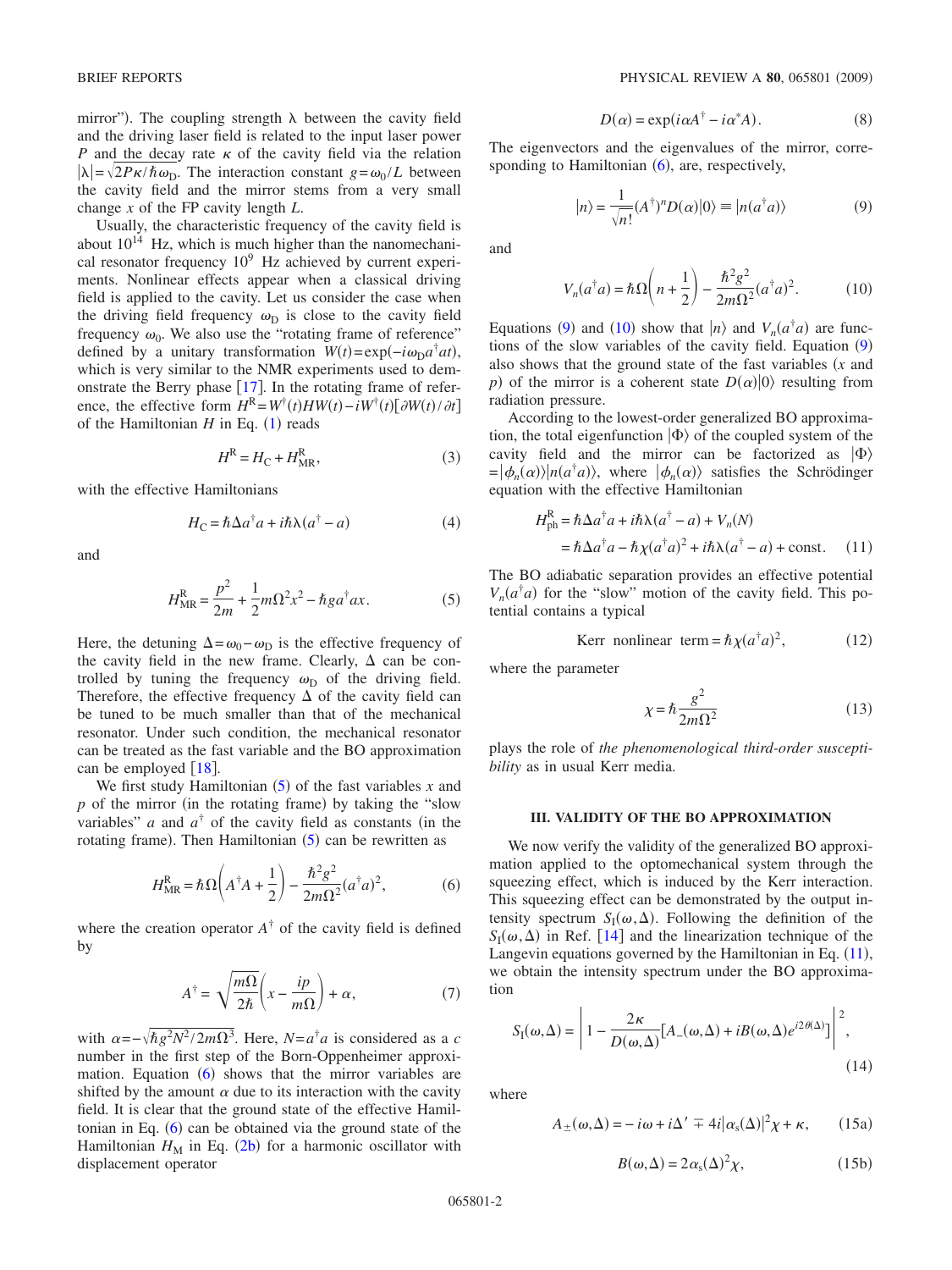<span id="page-2-0"></span>

FIG. 2. (Color online) Intensity spectrum  $S_I(\bar{\omega}, \Delta/\Omega)$  versus normalized detuning  $\Delta/\Omega$  for the value  $\omega = \overline{\omega}$ . Analytical results for the full Hamiltonian are shown with a red dashed curve, while the BO approximation results are shown with a blue solid curve. Note that squeezing occurs when  $S_I(\bar{\omega}, \Delta/\Omega)$  < 1, and the baseline  $S_I(\vec{\omega}, \vec{\Delta}/\Omega) = 1$  is shown with a horizontal black dot-dashed line.

$$
D(\omega, \Delta) = A_{+}(\omega)A_{-}(\omega) - |B(\omega, \Delta)|^{2}, \quad (15c)
$$

$$
\tan\frac{\theta(\Delta)}{2} = \frac{1}{\kappa} [\Delta' - 2\chi | \alpha_{\rm s}(\Delta) |^2],\tag{15d}
$$

with renormalized detuning  $\Delta' = \Delta - \chi$  and the steady-state value  $\alpha_s(\Delta)$  of the amplitude of the cavity field. Here, the cavity loss  $\kappa$  has been taken into account. The BO approximation requires that the photons in the cavity can survive a sufficiently long time, which is equivalent to the condition  $\kappa \ll \omega_0$ .

If there is no Kerr interaction induced by the radiation pressure  $(\chi=0)$ ,  $S_I(\omega,\Delta)$  can be simplified to  $S_I(\omega,\Delta)=1$ . When the Kerr interaction is induced  $(\chi \neq 0)$ , the intensity spectrum can be less than 1, which displays a squeezing effect [[20](#page-3-14)[,21](#page-3-15)] of the cavity field. Here,  $B(\omega, \Delta)$  plays an important role in the reduction of the output intensity fluctuation. Hence, the squeezing effect could be observed experimentally by measuring the intensity spectrum of the output laser.

Figure [2](#page-2-0) shows the squeezing of the cavity field in the intensity spectrum with a blue solid curve, where the maximum squeezing occurs in the vicinity of  $|\Delta/\Omega|$  ~ 0. We consider that the oscillating mirror has mass  $m=100$  ng, frequency  $\Omega/\kappa=40\pi$ , and a normalized damping rate  $\gamma/\kappa$  $=0.06$ . Figure [2](#page-2-0) is plotted for the driving field frequency  $\omega_{\text{D}}/2\pi$ =282 THz, the optical cavity length *L*=10<sup>-2</sup> m, finesse  $\mathcal{F} = 1.9 \times 10^5$ , and decay rate  $\kappa \approx 5 \times 10^5$  s<sup>-1</sup>; a driving laser wavelength  $\lambda = 1064$  nm, normalized frequency  $\omega_{\rm D} / \kappa$  $=3.54\times10^7$ , and power *P*=500  $\mu$ W. The temperature *T* of the cavity field and the mechanical resonator is assumed to be zero as in Ref. [[19](#page-3-16)]. Then at a particular frequency  $\bar{\omega}$ [chosen at the position where  $S_I(\omega, \Delta)$  is minimum], the intensity spectrum has the squeezing effect shown in Fig. [2.](#page-2-0)

Now, we also study the intensity spectrum without the BO approximation. Starting from the total Hamiltonian in Eq. ([3](#page-1-5)), a full derivation shows that the intensity spectrum has a similar form as in Eq.  $(15)$  $(15)$  $(15)$  except that the renormalized detuning  $\Delta'$  and the Kerr interaction strength  $\chi$  are replaced, respectively, by  $\Delta - gx_s$  and  $\chi \Omega^2 \zeta(\omega)$ . Here,  $x_s = \chi |a_s|^2$  is the

steady-state value of the oscillation amplitude of the mirror and

$$
\zeta(\omega) = \frac{1}{\Omega^2 - \omega^2 - i\gamma\omega} \tag{16}
$$

is the mechanical susceptibility of the oscillating mirror. The maximum squeezing effect in the intensity spectrum, plotted by the red dashed curve in Fig. [2,](#page-2-0) can also be observed in the vicinity of  $|\Delta/\Omega|$  ~ 0. We use the same parameters for calculating the intensity spectrum under the BO approximation. Therefore, the BO approximation is valid when the frequency of the oscillating mirror  $\Omega$  is much larger than the frequency of the light field  $\Delta$ .

The effect of the BO approximation can also be understood via  $\zeta(\omega)$ . If the mirror frequency  $\Omega$  is much larger than the detuning  $\Delta$  of the cavity field in the rotating frame of reference,  $\zeta(\omega)$  plays an important role in the vicinity of  $\omega$  $\approx \Delta$ . When the BO approximation is valid under the condition  $\Omega \gg \Delta$ , and when the macroscopic displacement *x*<sub>s</sub> is extremely small, the mechanical susceptibility is approximately equal to

$$
\zeta(\omega) \approx 1/\Omega^2,\tag{17}
$$

which leads the intensity spectrum to have the same form as in Eq. ([14](#page-1-7)).

## **IV. QUANTUM NONDEMOLITION MEASUREMENT WITH TWO-MODE INDUCED KERR EFFECT**

Within the BO approximation, the cavity field inside the flexible Fabry-Pérot cavity, driven by an input laser, exhibits a Kerr-like nonlinear property. It is not difficult to generate a two-mode induced Kerr interaction, which is useful for quan-tum nondemolition (QND) measurements [[22](#page-3-17)].

As shown in Fig.  $1(b)$  $1(b)$ , we consider two FP cavities, referred to below as the left and the right cavities with subindexes L and R, sharing one common oscillating mirror. This mirror is assumed to oscillate with a very small displacement *x* around its equilibrium position. Thus, two cavity fields, with frequencies  $\omega_L$  and  $\omega_R$  in the laboratory reference frame, indirectly interact with each other via this oscillating mirror.

In the rotating frame of reference, using the BO approximation discussed above, we can derive the induced effective interaction between the two cavity fields

$$
H_{\rm eff}(n_{\rm L}, n_{\rm R}) = -\hbar(\chi_{\rm L}n_{\rm L}^2 + \chi_{\rm R}n_{\rm R}^2 + 2\sqrt{\chi_{\rm L}\chi_{\rm R}}n_{\rm L}n_{\rm R}), \quad (18)
$$

where the

$$
\chi_i = \hbar g_i^2 / (2m\Omega^2) \tag{19}
$$

and  $n_i$  with  $i=L$ , R denote the photon number operator of the left and the right cavity fields. To perform a QND measurement, the self-modulation term  $\chi_i n_i^2$  of the probe field can be ignored [[22](#page-3-17)]. The parameters  $\chi_i$  result from the nonresonant mechanical states transition. If the oscillating mirror has an actual level  $\hbar(\Delta_L + \Delta_R)$ , only the two-mode Kerr term dominates the resonant process and both two self-modulation terms are off-resonant. Here,  $\Delta_{\rm L} = \omega_{\rm L} - \omega_{\rm D}$  and  $\Delta_{\rm R} = \omega_{\rm R} - \omega_{\rm D}$